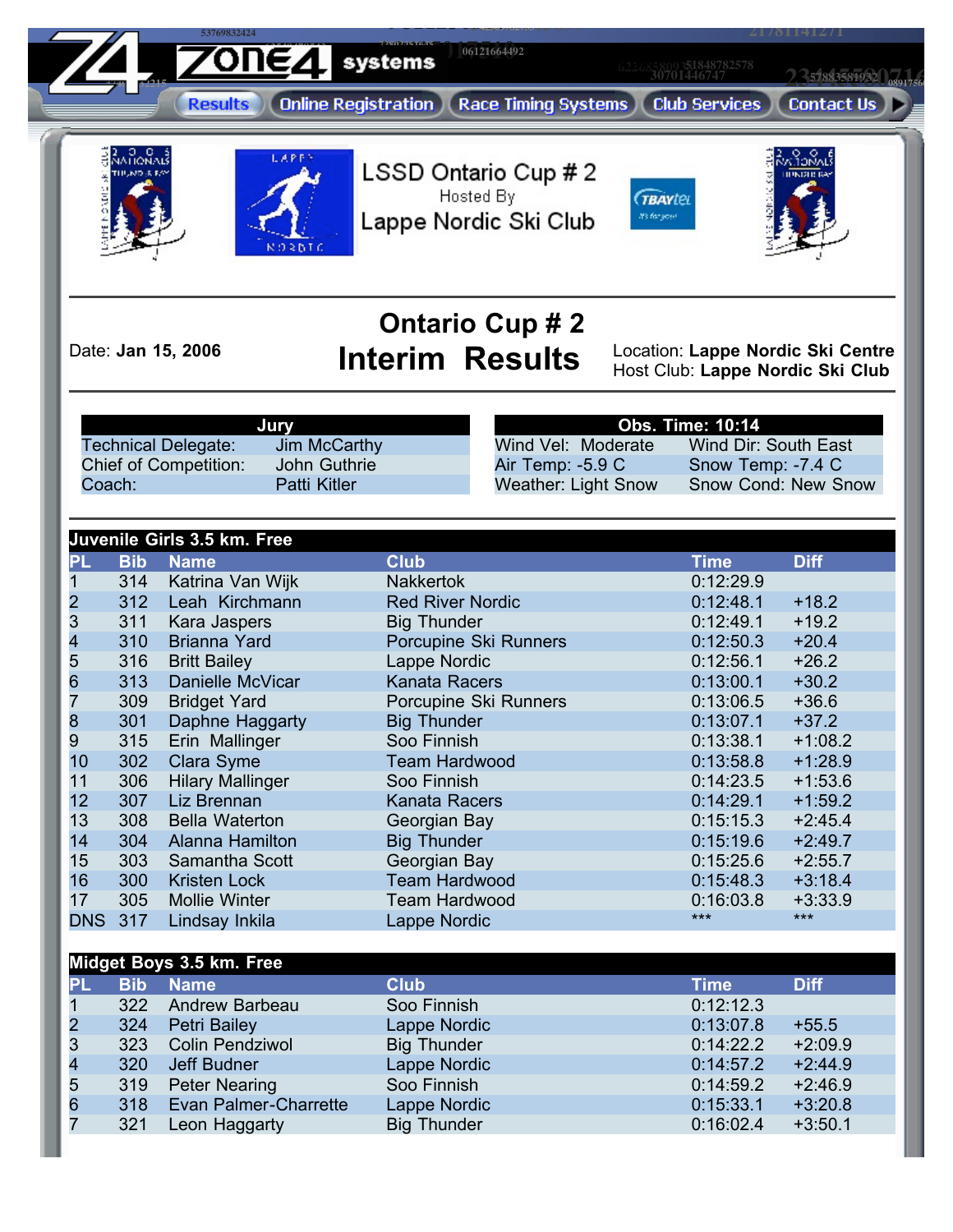|                |            | Midget Girls 3.5 km. Free |                      |             |             |
|----------------|------------|---------------------------|----------------------|-------------|-------------|
| <b>PL</b>      | <b>Bib</b> | <b>Name</b>               | <b>Club</b>          | <b>Time</b> | <b>Diff</b> |
| $\overline{1}$ | 330        | Krista Luckai             | <b>Big Thunder</b>   | 0:13:32.2   |             |
| $\overline{2}$ | 326        | Moira Haggarty            | <b>Big Thunder</b>   | 0:14:25.2   | $+53.0$     |
| $\overline{3}$ | 329        | <b>Hannah Kirby</b>       | <b>Kanata Racers</b> | 0:14:26.0   | $+53.8$     |
| $\overline{4}$ | 328        | Stephanie Drost           | <b>Big Thunder</b>   | 0:15:04.7   | $+1:32.5$   |
| 5              | 327        | Tess Ryan                 | <b>Big Thunder</b>   | 0:15:19.7   | $+1:47.5$   |
| 6              | 325        | Katie Armstrong           | <b>Big Thunder</b>   | 0:16:16.8   | $+2:44.6$   |
|                |            |                           |                      |             |             |

## **Juvenile Boys 5 km. Free**

| PL.             | <b>Bib</b> | <b>Name</b>              | <b>Club</b>              | <b>Time</b> | <b>Diff</b> |
|-----------------|------------|--------------------------|--------------------------|-------------|-------------|
|                 | 333        | Jeremy Hecker            | Lappe Nordic             | 0:15:09.0   |             |
| $\overline{2}$  | 347        | Jacob Porter             | North Bay                | 0:15:34.0   | $+25.0$     |
| 3               | 352        | Lachlan Armstrong        | <b>Big Thunder</b>       | 0:16:00.1   | $+51.1$     |
| 4               | 346        | Devin Ryan               | <b>Big Thunder</b>       | 0:16:21.1   | $+1:12.1$   |
| 5               | 351        | Jacob Heyden-Thomas      | Georgian Bay             | 0:16:25.4   | $+1:16.4$   |
| $6\overline{6}$ | 339        | Sam Loud                 | Lappe Nordic             | 0:16:28.5   | $+1:19.5$   |
| 7               | 341        | <b>Greg Kilroy</b>       | North Bay                | 0:16:30.7   | $+1:21.7$   |
| 8               | 350        | Todd Inkila              | Lappe Nordic             | 0:16:31.1   | $+1:22.1$   |
| 9               | 349        | David Rennie             | <b>Nakkertok</b>         | 0:17:02.7   | $+1:53.7$   |
| 10              | 345        | Sean Korzeniewski        | <b>Team Hardwood</b>     | 0:17:10.1   | $+2:01.1$   |
| 11              | 348        | Jon Winter               | North Bay                | 0:17:16.6   | $+2:07.6$   |
| 12              | 338        | <b>BJ</b> Thompson       | <b>Team Hardwood</b>     | 0:17:18.3   | $+2:09.3$   |
| 13              | 344        | <b>Christopher Hey</b>   | <b>Laurentian Nordic</b> | 0:17:34.3   | $+2:25.3$   |
| 14              | 336        | Gabe Viljakainen         | <b>Big Thunder</b>       | 0:17:43.6   | $+2:34.6$   |
| 15              | 331        | <b>Andrew Thomas</b>     | <b>Team Hardwood</b>     | 0:17:49.4   | $+2:40.4$   |
| 16              | 332        | Spencer Hogan            | Soo Finnish              | 0:17:52.3   | $+2:43.3$   |
| 17              | 337        | Evan Odell               | <b>Team Hardwood</b>     | 0:17:59.0   | $+2:50.0$   |
| 18              | 342        | David Lobsinger          | <b>Team Hardwood</b>     | 0:17:59.2   | $+2:50.2$   |
| 19              | 335        | <b>Ben Vanbiesbrouck</b> | Soo Finnish              | 0:18:45.5   | $+3:36.5$   |
| 20              | 334        | <b>Andrew Nixon</b>      | <b>Big Thunder</b>       | 0:18:55.0   | $+3:46.0$   |
| 21              | 343        | Nathan Kirby             | <b>Kanata Racers</b>     | 0:19:26.3   | $+4:17.3$   |
| <b>DNS</b>      | 340        | Skye Rudachyk            | North Bay                | $***$       | $***$       |

## **Junior Women 5 km. Free**

| PL             | <b>Bib</b> | <b>Name</b>          | <b>Club</b>           | Time      | <b>Diff</b> |
|----------------|------------|----------------------|-----------------------|-----------|-------------|
|                | 365        | <b>Mallory Deyne</b> | Porcupine Ski Runners | 0:16:30.1 |             |
| $\overline{2}$ | 355        | <b>Berit Dool</b>    | Lappe Nordic          | 0:16:55.4 | $+25.3$     |
| 3              | 371        | Anna Geiger-Whitlock | <b>Team Hardwood</b>  | 0:18:44.4 | $+2:14.3$   |
| 4              | 354        | Ava Rudachyk         | <b>Big Thunder</b>    | 0:18:44.9 | $+2:14.8$   |
| 5              | 357        | <b>Katie Farrell</b> | Lappe Nordic          | 0:20:13.7 | $+3:43.6$   |
| 6              | 356        | <b>Ashley Kullas</b> | Porcupine Ski Runners | 0:21:25.1 | $+4:55.0$   |
|                | 359        | Melissa Walden       | Deep River            | 0:22:17.0 | $+5:46.9$   |

|                |            | <b>Senior Women 5 km. Free</b> |                          |             |             |
|----------------|------------|--------------------------------|--------------------------|-------------|-------------|
| PL.            | <b>Bib</b> | <b>Name</b>                    | <b>Club</b>              | <b>Time</b> | <b>Diff</b> |
|                | 369        | <b>Sarah Peters</b>            | <b>Strathcona Nordic</b> | 0:15:46.7   |             |
| $\overline{2}$ | 366        | Tasha Betcherman               | Lappe Nordic             | 0:15:49.9   | $+3.2$      |
| 3              | 361        | <b>Brook Latimer</b>           | Lappe Nordic             | 0:16:17.5   | $+30.8$     |
| 4              | 362        | Rebecca Laakso                 | Lappe Nordic             | 0:16:27.1   | $+40.4$     |
| 5              | 363        | Rena Bode                      | <b>Big Thunder</b>       | 0:16:37.7   | $+51.0$     |
| 6              | 358        | Amanda Holdsworth              | <b>Team Hardwood</b>     | 0:17:12.6   | $+1:25.9$   |
|                | 370        | <b>Kerrie Fabius</b>           | <b>Big Thunder</b>       | 0:17:17.9   | $+1:31.2$   |
| 8              | 360        | <b>Kelly Henry</b>             | <b>Big Thunder</b>       | 0:17:28.7   | $+1:42.0$   |
| 9              | 368        | Emily Hayman                   | <b>Big Thunder</b>       | 0:18:08.3   | $+2:21.6$   |
| 10             | 364        | <b>Tara Redpath</b>            | <b>Big Thunder</b>       | 0:18:11.4   | $+2:24.7$   |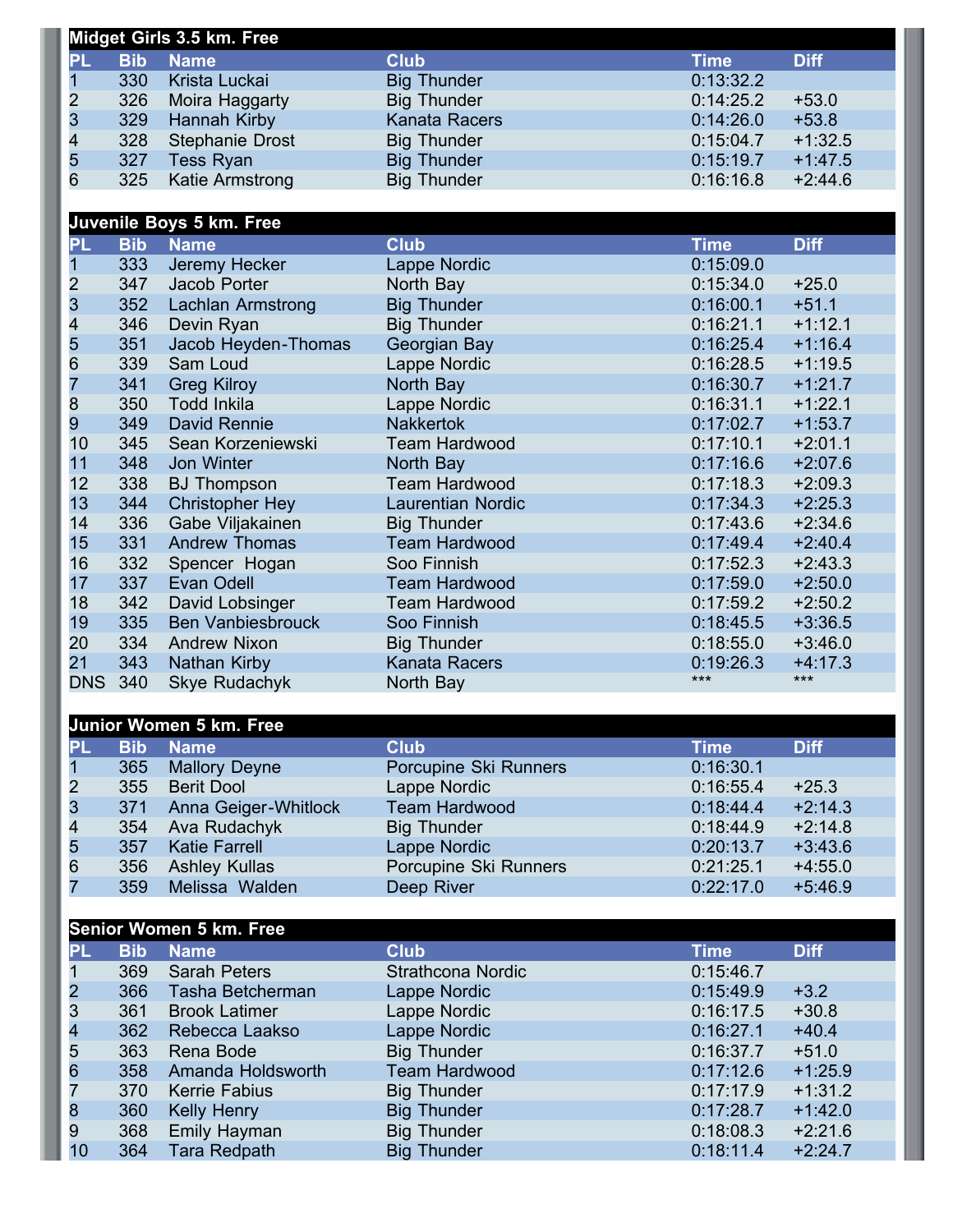| 11             | 353        | <b>Emilie Caron</b>            | <b>Big Thunder</b>    | 0:20:54.0<br>$***$ | $+5:07.3$<br>$***$ |
|----------------|------------|--------------------------------|-----------------------|--------------------|--------------------|
| <b>DSQ</b>     | 367        | Linnaea Kershaw                | <b>Big Thunder</b>    |                    |                    |
|                |            | <b>Junior Girls 5 km. Free</b> |                       |                    |                    |
| PL             | <b>Bib</b> | <b>Name</b>                    | <b>Club</b>           | <b>Time</b>        | <b>Diff</b>        |
|                | 392        | Alana Thomas                   | <b>Team Hardwood</b>  | 0:16:21.6          |                    |
|                | 393        | Natasha Kullas                 | Porcupine Ski Runners | 0:16:23.0          | $+1.4$             |
| 2<br>3         | 390        | <b>Kelsey Dool</b>             | Lappe Nordic          | 0:16:36.7          | $+15.1$            |
| 4              | 389        | <b>Christina Groulx</b>        | Lappe Nordic          | 0:16:53.6          | $+32.0$            |
|                | 388        | Julie McVicar                  | Kanata Racers         | 0:17:41.6          | $+1:20.0$          |
| 5<br>6         | 384        | <b>Martha Sutton</b>           | Porcupine Ski Runners | 0:17:42.5          | $+1:20.9$          |
| 7              | 387        | <b>Erin Tribe</b>              | <b>Team Hardwood</b>  | 0:17:53.4          | $+1:31.8$          |
| 8              | 380        | Kaytlyn Faucon                 | North Bay             | 0:17:53.8          | $+1:32.2$          |
| $\overline{9}$ | 391        | Mary Thompson                  | <b>Team Hardwood</b>  | 0:17:59.5          | $+1:37.9$          |
| 10             | 373        | <b>Claire Lobsinger</b>        | <b>Team Hardwood</b>  | 0:18:08.5          | $+1:46.9$          |
| 11             | 394        | Véronic Massicotte             | Porcupine Ski Runners | 0:18:22.1          | $+2:00.5$          |
| 12             | 386        | <b>Julia Winter</b>            | <b>Team Hardwood</b>  | 0:18:22.9          | $+2:01.3$          |
| 13             | 385        | Jody VanDorp                   | Georgian Bay          | 0:18:23.7          | $+2:02.1$          |
| 14             | 383        | <b>Katherine Hall</b>          | Lappe Nordic          | 0:18:35.4          | $+2:13.8$          |
| 15             | 374        | <b>Lauren Stoot</b>            | Lappe Nordic          | 0:19:28.4          | $+3:06.8$          |
| 16             | 375        | <b>Talia Davidson</b>          | <b>Team Hardwood</b>  | 0:19:37.9          | $+3:16.3$          |
| 17             | 377        | Kaylie Iserhoff                | Porcupine Ski Runners | 0:19:39.4          | $+3:17.8$          |
| 18             | 379        | Jessica Blenkarn               | <b>Kanata Racers</b>  | 0:20:04.8          | $+3:43.2$          |
| 19             | 378        | Seija Grant                    | Lappe Nordic          | 0:21:19.2          | $+4:57.6$          |
| 20             | 382        | Samantha Odrowski              | North Bay             | 0:21:36.1          | $+5:14.5$          |
| 21             | 376        | Marissa Mackie                 | Georgian Bay          | 0:22:39.9          | $+6:18.3$          |
| <b>DNF</b>     | 372        | Arianna Vegter                 | <b>Team Hardwood</b>  | $***$              | $***$              |
| <b>DNS</b>     | 381        | Laura Cazzola                  | <b>Team Hardwood</b>  | $***$              | $***$              |

|                |            | <b>Master Women 5 km. Free</b> |                       |           |             |
|----------------|------------|--------------------------------|-----------------------|-----------|-------------|
| PL             | <b>Bib</b> | <b>Name</b>                    | <b>Club</b>           | Time      | <b>Diff</b> |
| $\mathbf 1$    | 398        | Susan Kaczmarek                | Porcupine Ski Runners | 0:19:32.9 |             |
| 2              | 399        | Karen Greenfield               | <b>Big Thunder</b>    | 0:20:39.4 | $+1:06.5$   |
| 3              | 396        | Maureen Kershaw                | Ona Wa Su             | 0:21:32.7 | $+1:59.8$   |
| $\overline{4}$ | 395        | Diane Scocchia                 | <b>Big Thunder</b>    | 0:22:24.2 | $+2:51.3$   |
| 5              | 397        | <b>Susan Fabius</b>            | <b>Big Thunder</b>    | 0:23:14.8 | $+3:41.9$   |

|                 |            | Junior Boys 7.5 km. Free    |                          |             |             |
|-----------------|------------|-----------------------------|--------------------------|-------------|-------------|
| <b>PL</b>       | <b>Bib</b> | <b>Name</b>                 | <b>Club</b>              | <b>Time</b> | <b>Diff</b> |
|                 | 420        | Michael Somppi              | Lappe Nordic             | 0:21:43.8   |             |
| $\frac{2}{3}$   | 421        | Len Valjas                  | <b>Team Hardwood</b>     | 0:21:54.8   | $+11.0$     |
|                 | 418        | Luke Viljakainen            | <b>Big Thunder</b>       | 0:22:16.6   | $+32.8$     |
| 4               | 417        | <b>Brayden Jaspers</b>      | <b>Big Thunder</b>       | 0:23:05.6   | $+1:21.8$   |
| 5               | 413        | <b>Matti Little</b>         | <b>Laurentian Nordic</b> | 0:23:19.0   | $+1:35.2$   |
| $6\phantom{.}6$ | 410        | <b>Scott Sullivan</b>       | <b>Big Thunder</b>       | 0:23:28.4   | $+1:44.6$   |
|                 | 416        | <b>Travis Comeau</b>        | Lappe Nordic             | 0:23:28.6   | $+1:44.8$   |
| 8               | 419        | Ghislain de Laplante        | Porcupine Ski Runners    | 0:23:34.0   | $+1:50.2$   |
| 9               | 403        | <b>Matthias Purdon</b>      | Georgian Bay             | 0:23:49.9   | $+2:06.1$   |
| 10              | 411        | Aaron Barter                | <b>Nakkertok</b>         | 0:23:51.0   | $+2:07.2$   |
| 11              | 412        | <b>Christopher Hamilton</b> | Lappe Nordic             | 0:23:58.1   | $+2:14.3$   |
| 12              | 415        | Matthew Cuddy               | Soo Finnish              | 0:24:30.4   | $+2:46.6$   |
| 13              | 407        | Paul Benson                 | <b>Red River Nordic</b>  | 0:24:50.3   | $+3:06.5$   |
| 14              | 409        | David Endleman              | <b>Laurentian Nordic</b> | 0:24:56.9   | $+3:13.1$   |
| 15              | 414        | Kieran Jones                | <b>Nakkertok</b>         | 0:25:00.6   | $+3:16.8$   |
| 16              | 404        | <b>Fletcher Courage</b>     | Georgian Bay             | 0:25:26.3   | $+3:42.5$   |
| 17              | 402        | lan Scriver                 | <b>Nakkertok</b>         | 0:26:05.4   | $+4:21.6$   |